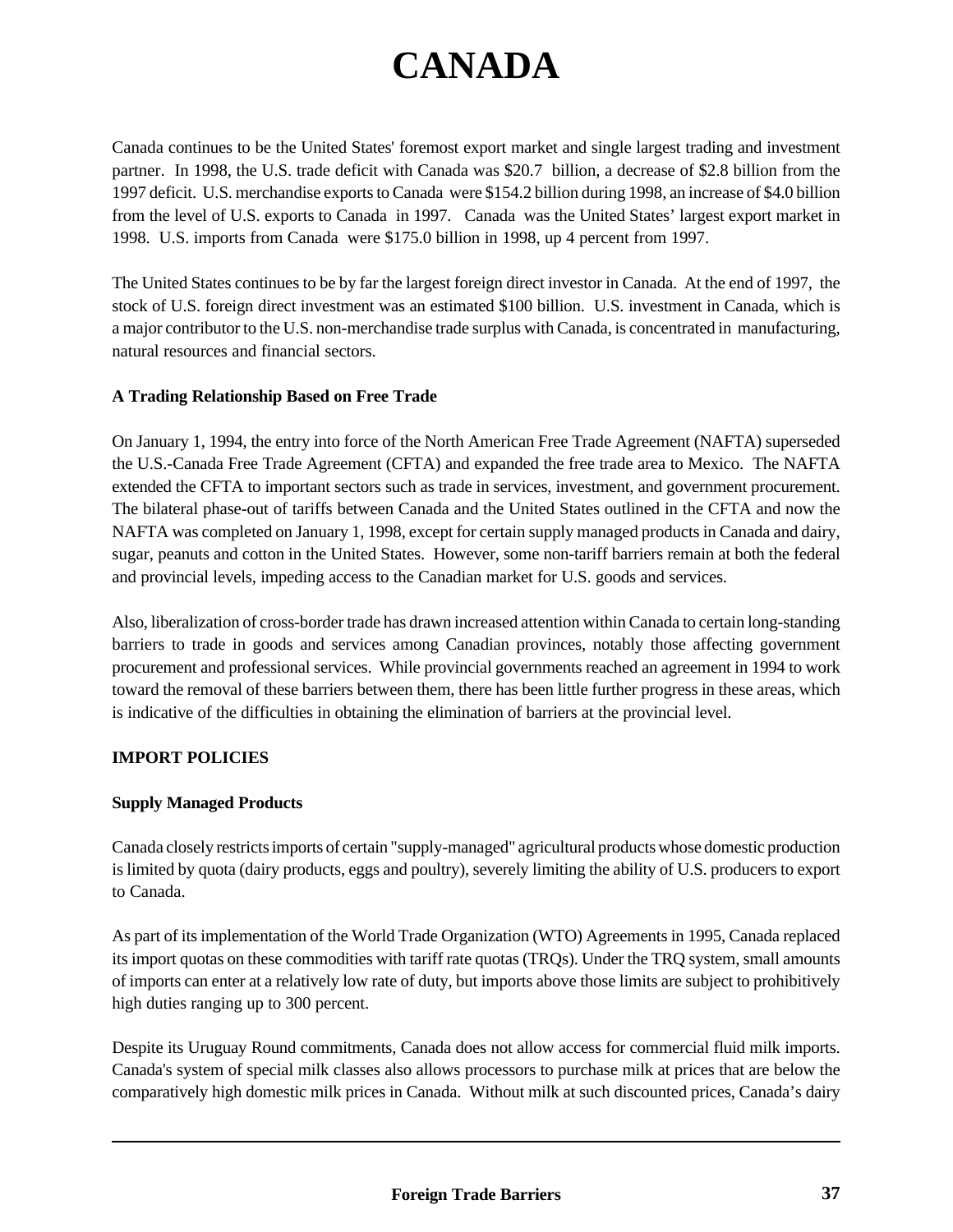product exports would be uncompetitive.. Canada viewed the creation of such special classes of milk as an acceptable method to maintain Canadian dairy exports, without the use of producer levies.

In October 1997, the United States requested consultations under GATT Article 22 pertaining to Canada's compliance with its WTO obligations to limit dairy export subsidies and to provide access in the form of a TRQ for its fluid milk market. In December 1997, New Zealand also requested consultations with Canada on the same matter, excluding the TRQ issue. A panel was established in March 1998, and issued its final report in March 1999. The panel found that Canada's milk system constitutes an export subsidy within the meaning of the WTO Agreement on Agriculture because of the significant involvement of government authorities in the provision of milk inputs to dairy product exporters at prices substantially below the levels otherwise available in Canada. The panel also found that the restrictions that Canada placed on the scope of access under its tariff rate quota for milk were inconsistent with its obligations under the GATT 1994. The panel recommended that Canada take action to conform both of the relevant measures to its WTO obligations.

### **Horticultural Import Restrictions**

Canadian regulations prohibit consignment sales of imported fresh fruits and vegetables without a prearranged buyer. Other restrictions prohibit bulk produce imports without a special ministerial waiver from Canadian packaging regulations. Canada imposes extensive requirements on U.S. exports of seed potatoes into Canada. U.S. seed potatoes must meet complicated and unnecessary testing requirements.

### **Other Products**

The Province of Quebec continues to apply coloring restrictions on dairy margarine. In addition, provincial marketing restrictions to butter/margarine blends or imitation dairy products have served as a limitation and in certain cases, prohibition to the sales of these products into many provinces.

## **Restrictions on U.S. Grain Exports**

U.S. access to the Canadian grain market has been limited due in part to Canadian varietal controls. Canada requires that each variety of grain be registered and be visually distinguishable. Because U.S. varieties may not be visually distinct, they are not registered in Canada, resulting in top quality wheat being sold in Canada as "feed" wheat at sharp discounts to the Canadian varieties.

#### **Canadian Wheat Board**

The Canadian Wheat Board (CWB) has exclusive authority to market western Canadian wheat, durum wheat, and barley for export. It also controls milling wheat and malting barley sales domestically. The United States has been working to have the export activities of state trading enterprises, such as the CWB, addressed in the WTO Working Party on State Trading Practices on Agriculture.

In October 1998, the GAO released a study on the CWB which concludes that little information on CWB contracts is publicly available. The U.S. grain industry has expressed concern that a lack of price transparency makes it difficult to determine whether the CWB is operating within its international obligations.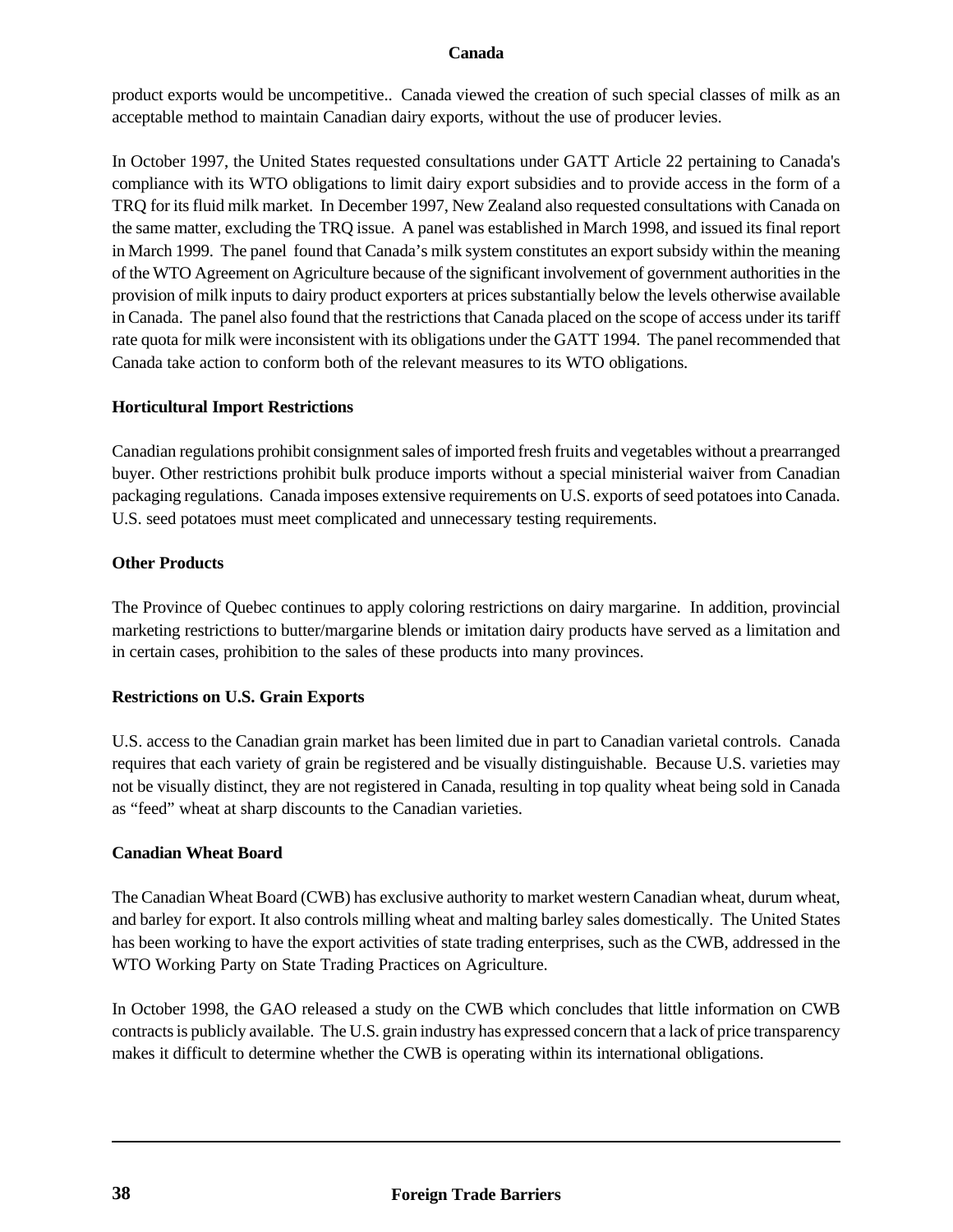Under the December 1998 Record of Understanding, the United States and Canada agreed to at least quarterly consultations on Canada's grain exports to the United States. In addition, , the United States has established a special inter-agency group to monitor Canadian wheat imports and implmentaton of the December 4, 1998 Record of Understanding on agricultural trade in an effort to ensure that the Canadian Wheat Board is not pricing grain unfairly into the U.S. market.

### **EXPORT SUBSIDIES**

The Canadian Egg Marketing Agency (CEMA) maintains an export subsidy for processed egg products. Under that regime, the domestic Canadian price for shell eggs is maintained at a level substantially above the world price. At the same time, producers are assessed a levy on all eggs sold and a portion of the levy is used to subsidize the exports of eggs. This practice artificially increases Canadian exports of egg products. Provincial governments in Canada are believed to provide a variety of aids that support production and exports. Many of these mechanisms are not reported by Canada in its WTO notifications. For instance, producers and processors may benefit from credit assistance programs and preferential energy supply policies.

### **BARRIERS TO NON-AGRICULTURAL GOODS**

### **Restrictions on U.S. Publications**

In March, 1996, USTR initiated a Section 301 investigation and requested consultations with the Government of Canada to address certain discriminatory practices used by the Government of Canada to unfairly protect Canada's domestic magazine industry. Subsequently, USTR requested that a WTO panel be formed to consider Canadian measures prohibiting or restricting the importation into Canada of "split-run" and other imported magazines, including a ban on imports of magazines with advertising directed at Canadians, a special excise tax on "split-run" magazines, and discriminatory postal rates on imported magazines.

WTO panel findings, as amended by the WTO Appellate Body, supported all U.S. claims. The panel recommended that Canada bring its practices into conformity with its WTO obligations. The parties agreed on a 15-month time frame (from July 30, 1997) for Canada to implement the panel recommendations. In October 1998, Canada tabled legislation which will have effects similar to the previous measures, by making it a criminal offense for foreign publishers to supply advertising services directed at the Canadian market to Canadian advertisers. As of March1999, this legislation was still before Parliament, although it has passed the lower Chamber.

#### **Barriers to Film Exports**

Film classification, for the purpose of theatrical and home video distribution in Canada, is within the exclusive jurisdiction of the provinces. There are presently seven different provincial classification boards to which member companies must submit product destined for theatrical release, five of which also classify product intended for home video distribution. The Province of Quebec requires that all video product bear a government issue classification sticker. U.S. exports are burdened by this added regulatory requirement resulting in fewer titles being made available. The lack of a national system and the negative precedent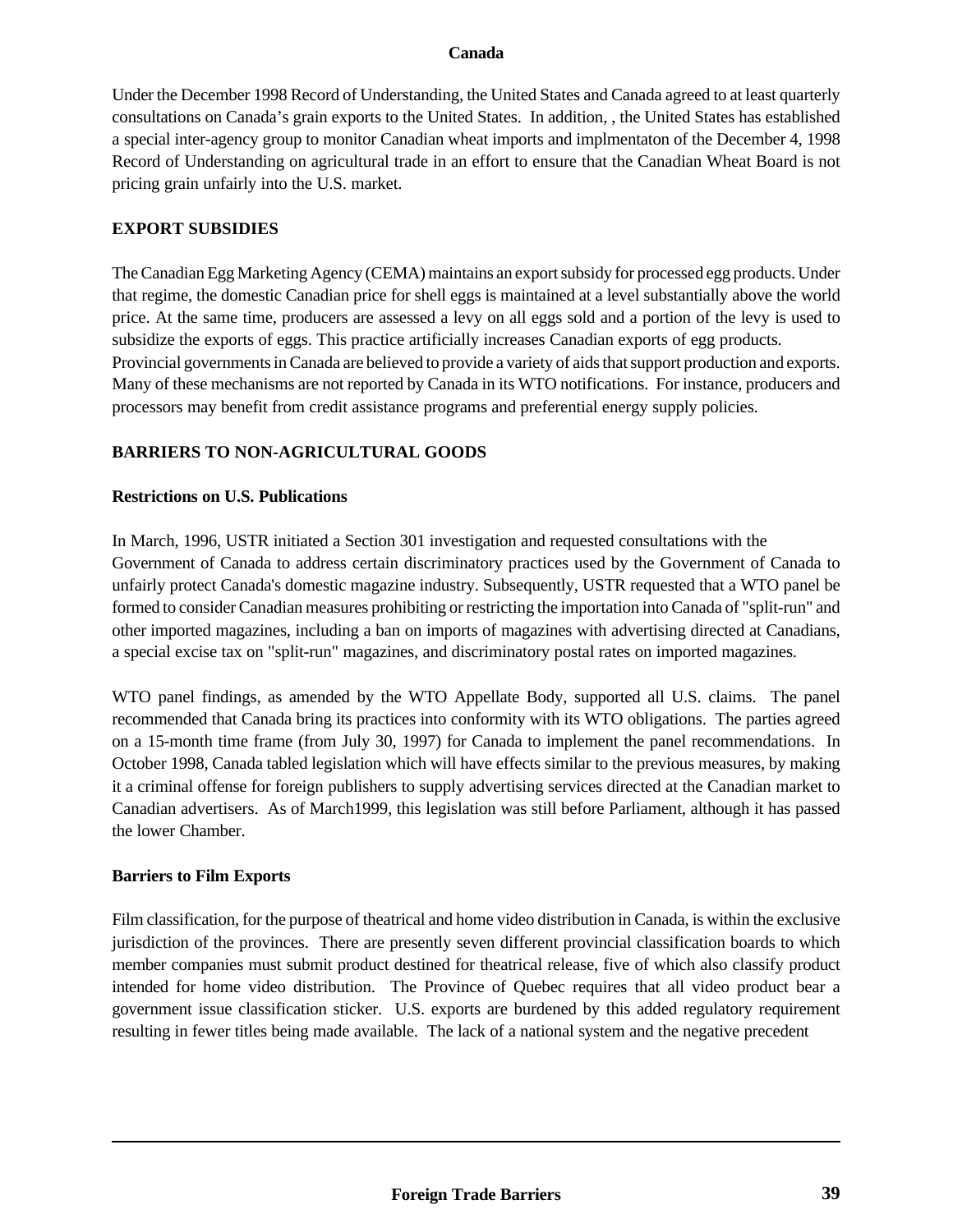established by the Quebec stickering procedures, continues to create significant consumer confusion and administrative expense resulting in fewer U.S. exports.

# **LACK OF INTELLECTUAL PROPERTY PROTECTION**

On April 25, 1997, Royal Assent was given to Bill C-32, legislation containing extensive amendments to Canada's Copyright Act. Bill C-32 was intended to further modernize Canadian copyright law and harmonize it with certain international copyright conventions.

The United States has expressed concerns to Canada because Bill C-32 potentially denies U.S. copyright holders certain broadcast rights and blank tape levy payments. These payments technically are supposed to be collected and distributed to Canadian copyright holders and to other copyright holders who are members of the Rome Convention. Under Bill C-32's provisions affecting "neighboring rights" and recording media, U.S. performers and producers will be denied proceeds, which is a denial of national treatment to U.S. copyright holders. The USTR announced on April 30, 1997, that due to these provisions, Canada was placed on the Special 301 Watch List, where it remained as of early 1999.

On September 1, 1997 the neighboring rights sections of the legislation were promulgated, and on January 1, 1999 the recorded media sections were promulgated. However, Canada has yet to determine the size of the levy payments for either section, and while both are legally in effect, neither neighboring rights fees nor recorded media levies have been implemented. The two governments are exploring mechanisms that would grant U.S. copyright holders equal treatment. USTR remains concerned by Canada's denial of national treatment of U.S. companies and artists, and will continue to monitor Canada's implementation of the law.

Concerns are increasing over continued cable and satellite signal piracy and we seek intensified efforts by the Government of Canada to aggressively enforce its anti-piracy laws.

In the field of patents, Canada has yet to correct its failure to grant a TRIPs-consistent term of protection for pharmaceutical products, which were under patent as of the date Canada's WTO/TRIPs obligations came into force.

## **SERVICES BARRIERS**

## **Broadcasting**

The Broadcasting Act lists among its objectives, "to safeguard, enrich and strengthen the cultural, political, social and economic fabric of Canada." The federal broadcasting regulator, the Canadian Radio-Television and Telecommunications Commission (CRTC), is charged with implementing this policy. The CRTC requires that Canadian broadcasts make up 60 percent of television broadcast time -- 50 percent during prime time hours (6 p.m. to midnight). It also requires that 35 percent of musical selections broadcast on radio should qualify as "Canadian" under a Canadian Government-determined points system.

Under previous CRTC policy, in cases where a Canadian service was licensed in a format competitive with that of an authorized non-Canadian service, the Commission could drop the non-Canadian service, if the new Canadian applicant requested it to do so. This policy led to one "de-listing" in 1995, and deterred potential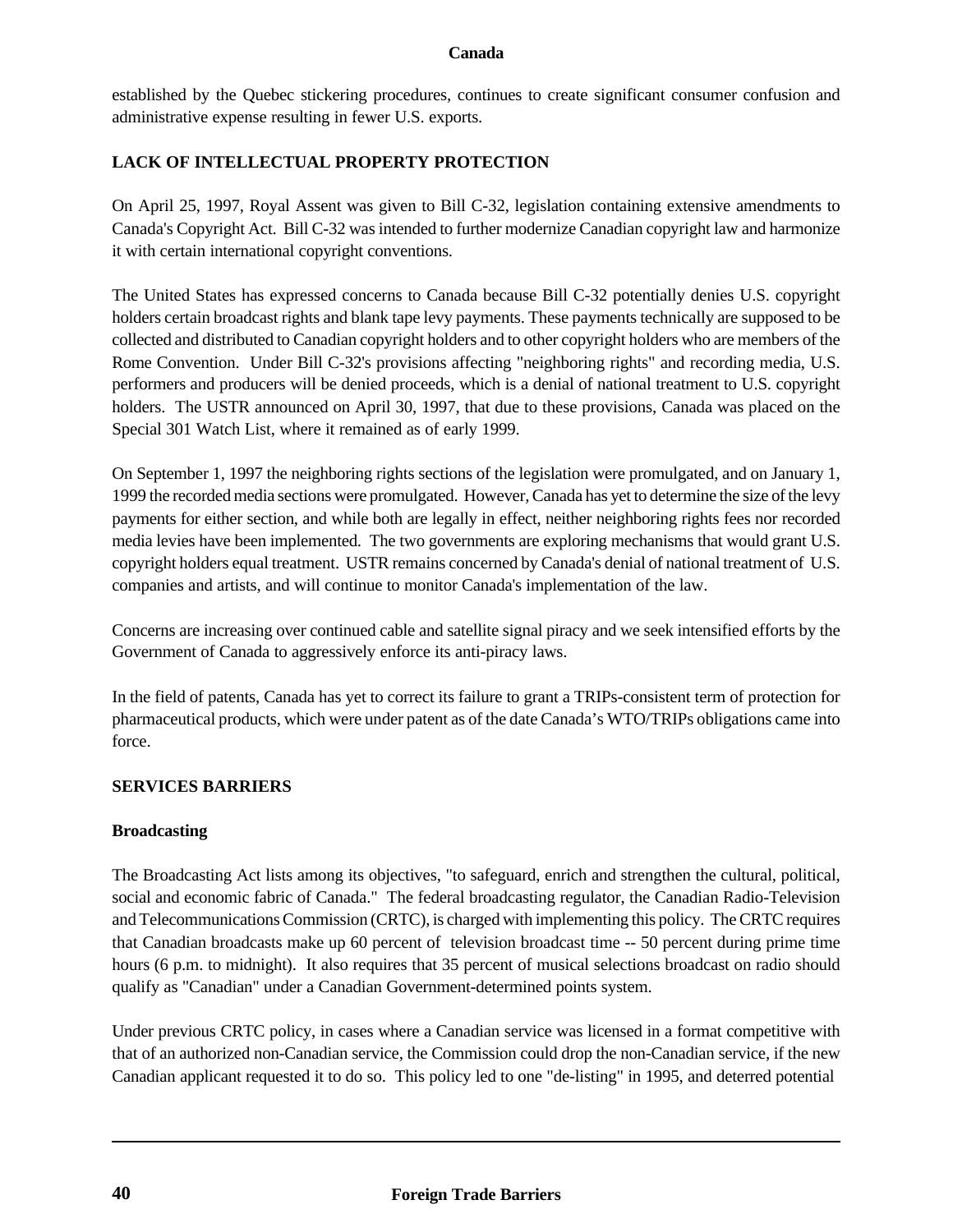new entrants from attempting to enter the Canadian market. In July 1997, the CRTC announced that it would no longer be "disposed" to take such actions. Nonetheless, Canadian licensees may still appeal the listing of competitive non-Canadian services. Also, the CRTC will consider the removal of existing non-Canadian services from the list if they change format so as to compete with a Canadian pay or specialty service.

The Broadcasting Act requires Canadian cable television providers to carry a majority of Canadian signals and services -- although service packages which are not "programming" may consist entirely of non-Canadian material. Also, U.S.-originated signals on non-basic pay television must be selected from a CRTC-approved list, from which U.S.-based services which are deemed to be competitive with already-licensed Canadian services are excluded.

### **Direct-to-Home Satellite Broadcasting**

On December 20, 1995, the CRTC issued two national direct-to-home (DTH) satellite TV licenses, one of which went to U.S.-associated Power Direct TV. However, Power Direct TV has since abandoned its plans to launch a Canadian service because of technological issues, some of which were associated with CRTC regulations.

Simultaneously with the licensing of the two DTH systems, a number of DTH pay-per-view (PPV) services were also licensed. The DTH licenses specify that the only PPV services the two DTH licensees may offer are those services licensed by the CRTC. The PPV licenses are further conditioned in two significant respects.

First, it is a condition of license that feature film rights must be acquired from Canadian distributors except where the film is offered by a foreign distributor who owns worldwide rights or who has provided not less than half of the cost of producing the film. The U.S. Government and the U.S. industry are concerned that this condition of license, in effect, gives Canadian companies monopoly distribution rights with respect to certain films.

Second, it is a condition of license that 100 percent of revenues earned from the exhibition of Canadian feature films be paid to the producer/distributor. However, revenues earned from the exhibition of all non-Canadian feature films offered on English language services must be split, on a title by title basis, one-third to the DTH service, one-third to the programming undertaking, and one-third to the producer/distributor. U.S. industry sources believe that the likely effect of this restriction will be to restrain competition.

The Canadian Motion Picture Distributors Association and a number of U.S.-based studios appealed the licensing conditions to the Canadian Federal Court of Appeal on January 26, 1996, and to the Canadian federal Cabinet on February 2, 1996. On March 19, 1996, the Cabinet rejected the appeal, apparently deciding that the matter would best be dealt with by the courts. On June 26, 1996, the Federal Court of Appeal also ruled against the appeal.

Canada also imposes specific and extensive content requirements on television and cable broadcasting. DTH broadcasts must contain a preponderance (more than 50 percent) of Canadian content. For some specialty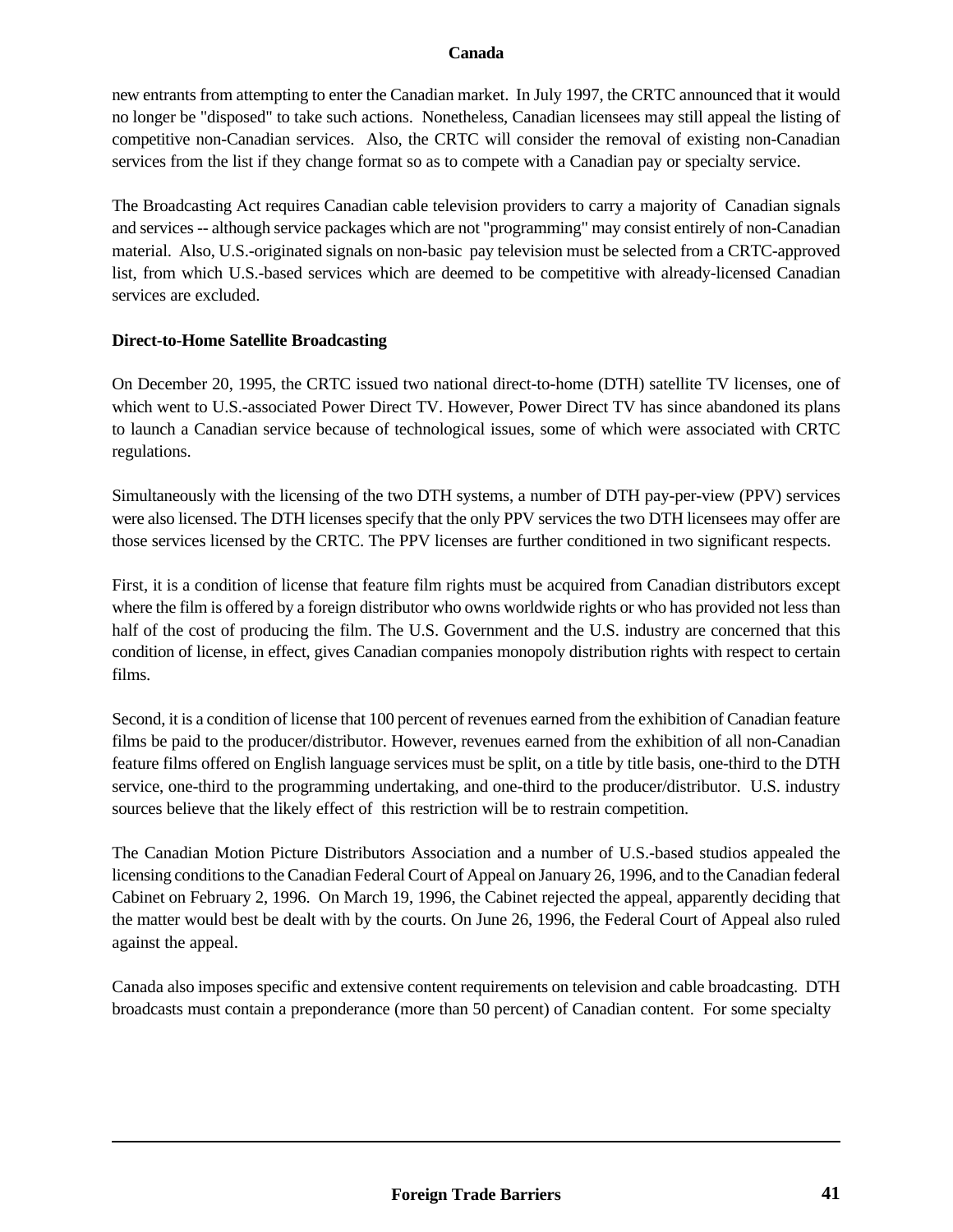services like pay audio services, the applicable percentage of Canadian content is subject to change. USTR will continue to closely monitor the effect of these policies on U.S. commercial interests.

#### **Basic Telecommunications Services**

Canada's recent liberalization of telecommunications opened both long-distance and local telephone services to competition. Canada's Telecommunications Act allows the federal regulator, the Canadian Radio-Television and Telecommunications Commission (CRTC), to "forbear" from regulating competitive segments of the industry, and exempts resellers from regulation. The use of pay telephones to provide services on a resale basis is not permitted. Some U.S.-based entrants have expressed concern that "forbearance" is being applied prematurely, which may allow incumbent firms to engage in anti-competitive behavior.

Under the terms of the WTO Agreement on Basic Telecommunications Services, Canada's commitments permit foreign firms to provide local, long-distance, and international services through any means of technology, on a facilities or resale basis. However, Canada retained a 46.7 percent limit on foreign ownership for all services except fixed satellite services and submarine cables. Canada also retained a requirement for "Canadian control" of basic telecom facilities (at least 80 percent of the members of a board of directors must be Canadian citizens), and a routing restriction to promote the use of Canadian facilities.

In September 1998, Canada eliminated third country routing restrictions for international traffic routed to and from Canada through the United States. Teleglobe Inc. is no longer the sole overseas facilities-based provider as of January 1, 1999, and licenses to land submarine cables are no longer limited. Telesat Canada will relinquish its monopoly control of fixed satellite space segment facilities used to provide national and U.S.-Canada telecommunications services on March 1, 2000.

The 1976 tax provision denying Canadian enterprises tax deductions for the cost of advertising in foreign print and broadcast media, aimed primarily at U.S. border television stations, remains in effect. U.S. legislation enacted in 1984 to mirror the Canadian measure also remains in force.

#### **Banking and Insurance**

The banking industry in Canada is governed by the Federal Bank Act, which is currently undergoing review and reform by the Government of Canada. At present, a foreign bank wishing to conduct business in Canada must establish a subsidiary (a Schedule II bank) under Canadian law. However, as part of the WTO Financial Services Agreement signed in December 1997 (which Canada has introduced legislation to ratify), Canada agreed to permit foreign branch banking by July 1999. Legislation to put this into effect was delayed pending the completion of a report by a federal Task Force on the Future of the Canadian Financial Services Sector. This report, issued on September 14, 1998, recommended that foreign branch banking be permitted. The government has since stated that it supports liberalization of the banking sector and enhancing competition because it is in the public interest. Canada undertook obligations to liberalize branching effective June 30, 1999. Changes which would allow foreign branch banking were introduced to Parliament in February 1999.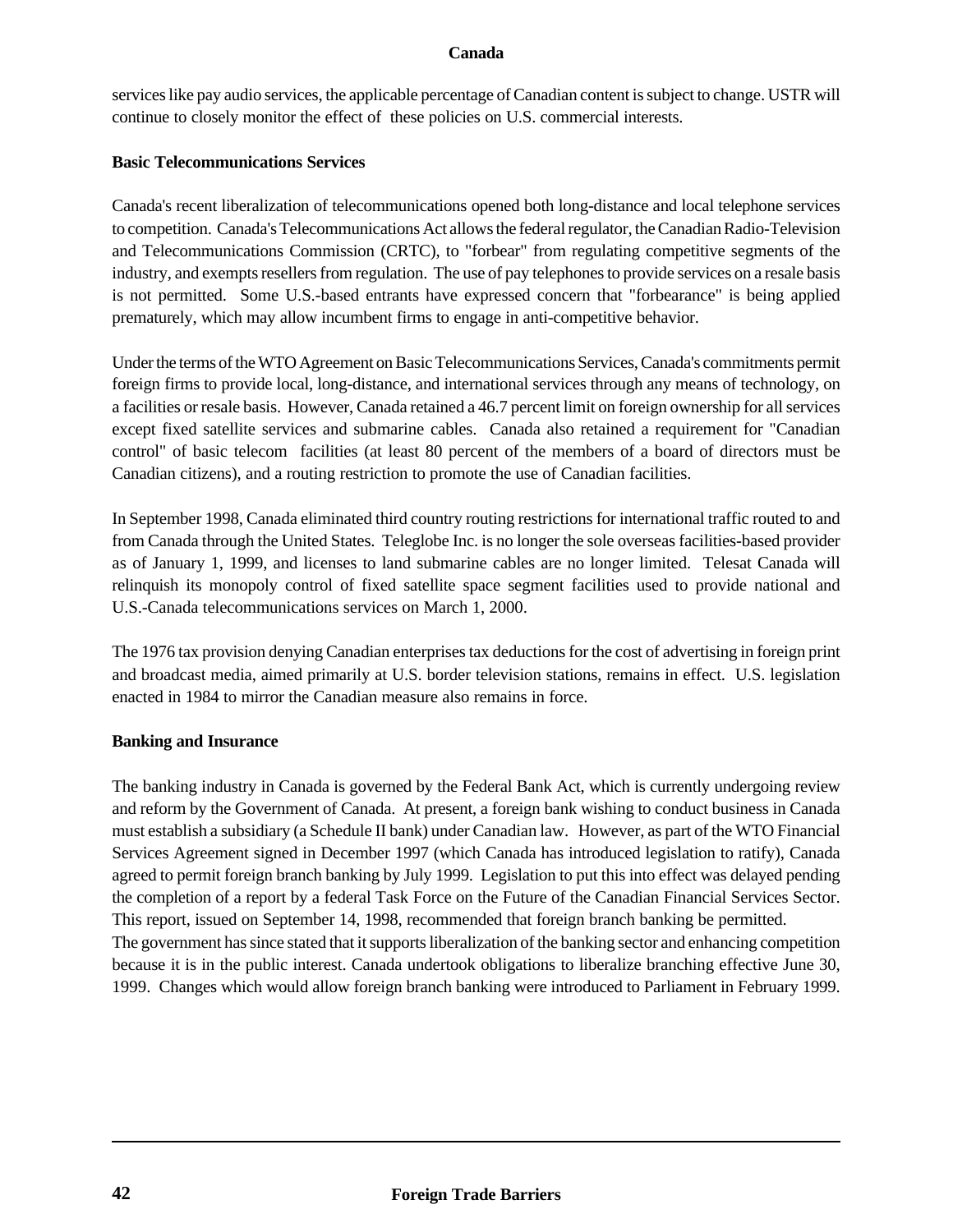Currently, U.S. insurance companies may enter Canada as branches, but some provinces bar foreign companies from buying provincially-chartered insurance companies. Following a recommendation by the 1998 Financial Services Task Force, on November 30, 1998, legislation was proposed in Parliament to allow demutualization of large Canadian life insurance companies, which the government expects to pass into law during 1999.

### **Electric Power**

Electric power generation and distribution in Canada has traditionally been dominated by provincial government-owned monopoly utilities, several of which export significant amounts of power (totaling about US\$1 billion annually) to the United States under long-term contracts, but import only a fraction of this amount on a short-term basis, mainly to satisfy peak demand loads.

Several of the larger provinces (including Alberta and Ontario) are now planning to move toward fully competitive electricity markets, including cross-border competition from U.S. firms. Some major utilities (including B.C. Hydro) have already obtained wholesale power marketer licenses from the U.S. Federal Energy Regulatory Commission, a condition of which is that they allow reciprocal open access to their distribution grids for wholesale power. Meanwhile, U.S. utilities and power brokers have been obtaining export licenses from the U.S. Department of Energy in anticipation of being able to compete in Canadian power markets. The restructuring of electric power markets is expected to continue at a rapid pace, benefiting consumers and industries in both countries.

### **INVESTMENT BARRIERS**

#### **General Entry Restrictions**

Under the Investment Canada Act and specific Canadian policies in the energy, publishing, telecommunications, transportation, film, music, broadcasting, and cable television sectors, Canada maintains laws and policies which inhibit new or expanded foreign investment.

#### **Investment Canada Act**

Foreign investors must notify the Canadian Government within thirty days of making an investment in Canada. The Investment Canada Act requires the federal government to review certain proposed foreign investments in order to ensure "net benefit to Canada." In 1998, for foreign investors from WTO member countries, indirect acquisitions were not reviewable but direct acquisitions worth over \$179 million (asset values, in Canadian dollars) were reviewable unless specifically exempted. For acquisitions in uranium production, financial or transportation services, or cultural businesses, direct acquisitions worth over C\$5 million and indirect acquisitions worth over C\$50 million were reviewable.

In "cultural businesses," which include publishing, film, video, music and broadcasting, any directly or indirectly acquired foreign investment may be reviewed, if the Cabinet so decides and if the investor is notified within 21 days of the notification of investment. This regime effectively allows Canadian officials to impose conditions on prospective foreign investments on a case-by-case basis.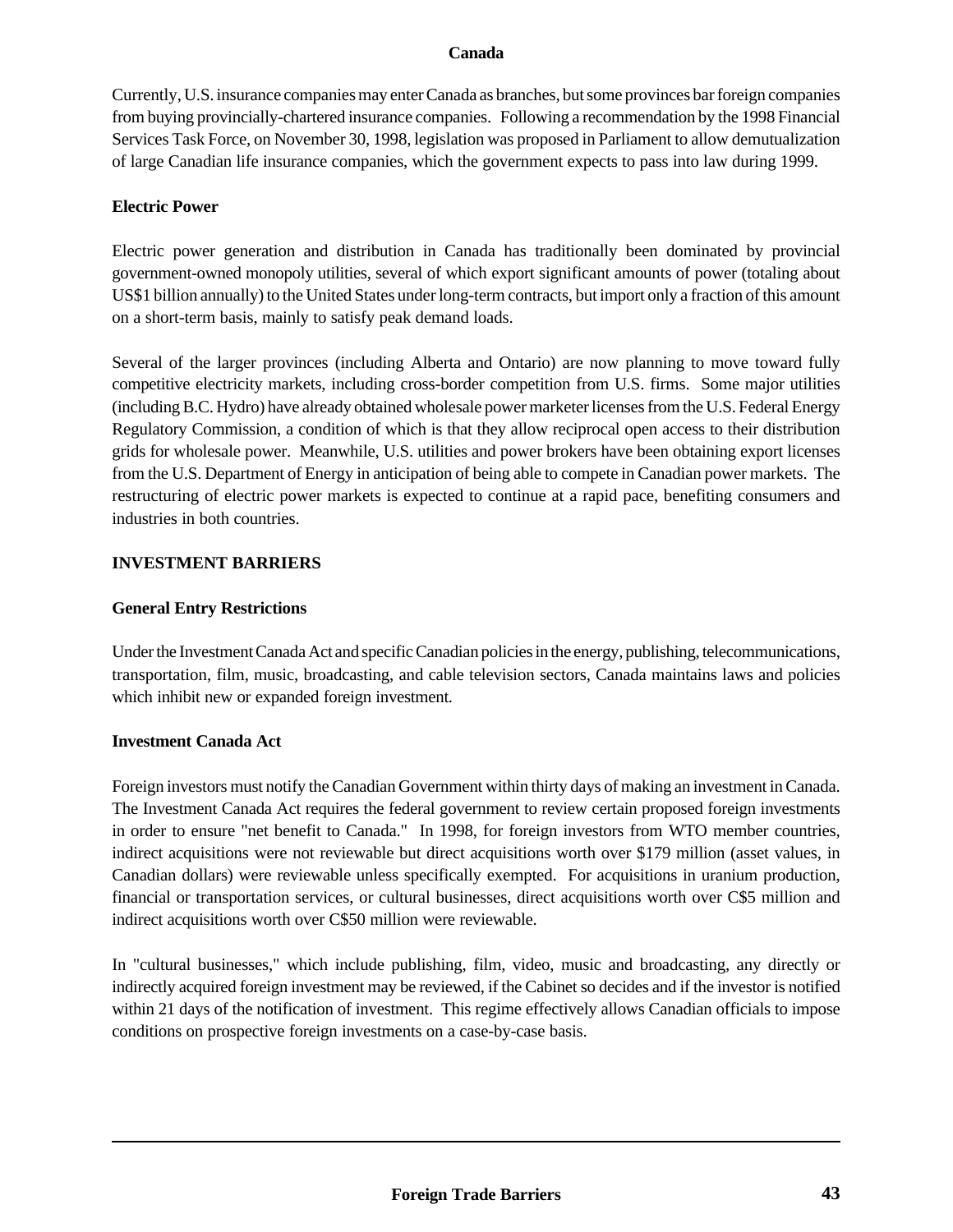## **Publishing Policy**

Prior to 1992, when ownership of a firm engaged in the publication, sale, or distribution of books, magazines, periodicals, or newspapers in Canada passed to foreign investors as a result of mergers and acquisitions of foreign parent firms or "indirect acquisition," Canada required divestiture of control to Canadian investors. Since January 1992, Canadian book publishing and distribution firms that fall into foreign hands through indirect acquisition need not be divested to Canadian control, but the foreign investor must negotiate specific commitments to promote Canadian publishing. Foreign investors may directly acquire Canadian book firms under limited circumstances. Also, since 1993, Canada treats the publication of any new magazine title by foreign-owned firms as a new investment subject to review. Under current policy guidelines, approval for a new magazine title would not be granted. The United States is monitoring the effect of these policies on U.S. interests.

## **Film Industry Investment**

Canadian policies prohibit foreign acquisitions of Canadian-owned film distribution firms and allow foreign investors to establish new distribution firms only for proprietary products. Indirect or direct acquisition of a foreign distribution firm operating in Canada is only allowed if the investor undertakes to reinvest a portion of its Canadian earnings in a manner specified by the Canadian Government.

The Canadian Government is currently considering a range of possible policies to encourage more Canadian film production. Simultaneously, its broadcasting regulator, the CRTC, is reviewing both the television industry and the "new media" industries. We are monitoring closing changes in this area.

## **Performance Requirements**

Reviews by Investment Canada of prospective foreign investments involves an examination of the investor's business plan. Approval of the investment creates a legal obligation on the part of the investor to fulfill the business plan, which may include commitments in areas such as research and development or the promotion of Canadian authors. NAFTA made progress toward ending the imposition of performance requirements on U.S. investors, and on third country investors when U.S. trade interests would be affected. The United States will continue to pursue the elimination of investment restrictions, including performance requirements, both bilaterally and multilaterally.

## **ELECTRONIC COMMERCE**

There are currently few barriers to U.S.-based electronic commerce in Canada. In the WTO context, Canada has been supportive of a duty free cyberspace. Canada also hosted the October 1998 OECD electronic commerce ministerial, contributing significantly to further progress on advancing barrier-free electronic commerce. The conference articulated a "shared vision" for global electronic commerce which includes the following elements: building trust for users and consumers; establishing ground rules which keep legal frameworks transparent, consistent and predictable; enhancing infrastructure through effective competition in telecommunications; and maximizing the benefits of the digital economy.

Several Canadian policy initiatives are underway in this area. These include a proposed new federal privacy law (Bill C-54), and a CRTC review of "new media" which is expected to address the question of regulatory